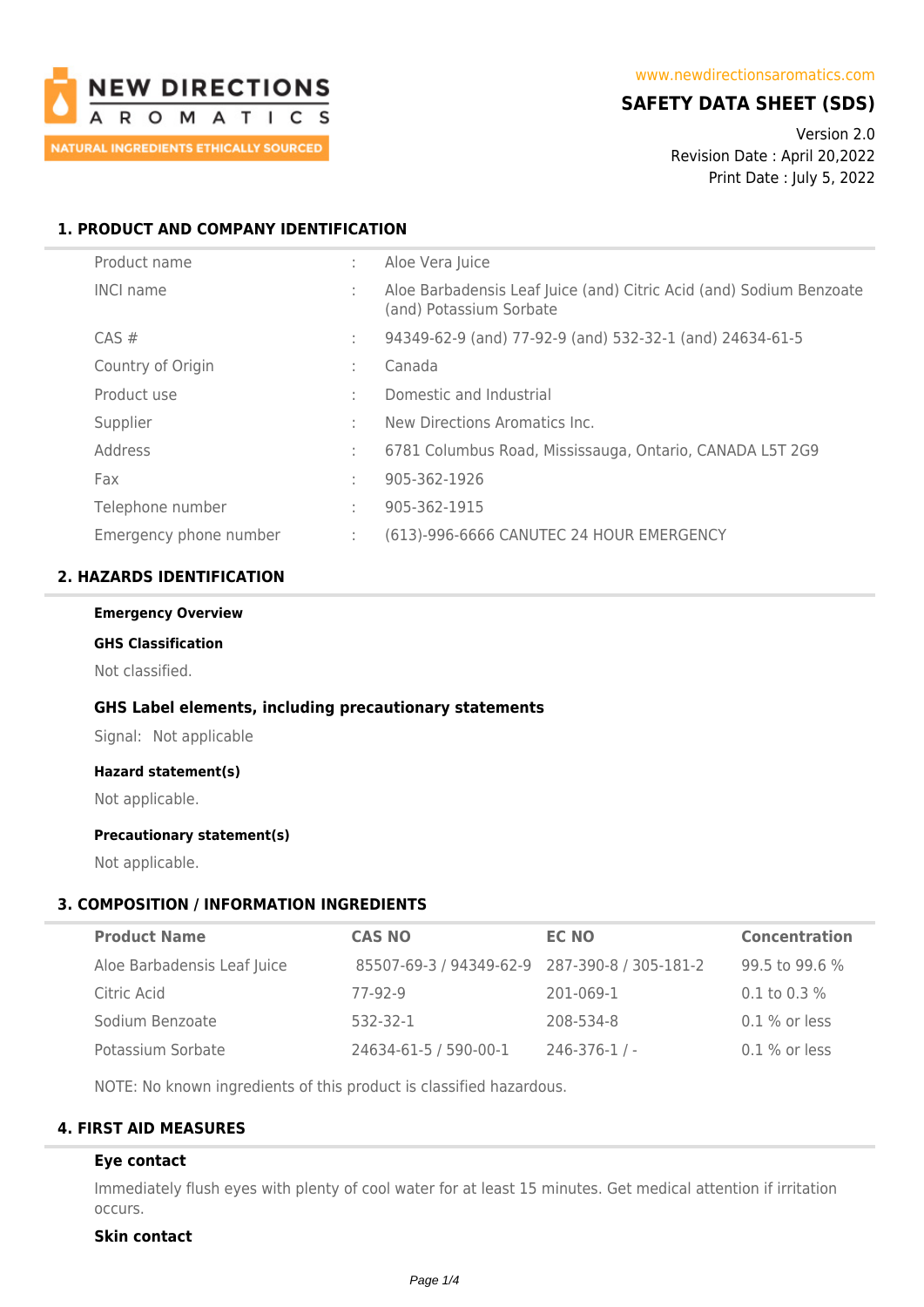Remove contaminated clothing. Wash area with soap and water. If irritation occurs, get medical attention.

## **Inhalation**

If inhaled, removed to fresh air. Get medical attention if symptoms appear.

## **Ingestion**

Seek medical attention or contact local poison control center.

# **5. FIRE FIGHTING MEASURES**

### **Suitable extinguishing media**

Water spray, water jet, foam, dry powder, carbon dioxide.

### **Unsuitable extinguishing media**

## **Special protective equipment and precautions for fire-fighters**

Wear proper protective equipment. Exercise caution when fighting any chemical fire. Use water spray or fog for cooling exposed containers.

## **Special hazards arising from the substance or its combustible products**

Hazardous decomposition products may be formed at extreme heat or if burned.

## **6. ACCIDENTAL RELEASE MEASURES**

### **Personal precautions, protective equipment and emergency procedures.**

Equip clean crew with proper protection. Respiratory protection equipment may be necessary.

#### **Environmental precautions**

Prevent entry to sewers and public waters. Notify authorities if product enters sewers or public waters.

## **Methods and materials for containment and cleaning up**

Clean up any spills as soon as possible, using an absorbent material to collect it. Use suitable disposal containers.

# **7. HANDLING AND STORAGE**

# **Precautions for safe handling**

No direct lighting. No smoking. Ensure prompt removal from eyes, skin and clothing. Wash hands and other exposed areas with mild soap and water before eating, drinking or smoking and when leaving work. Handle in accordance with good industrial hygiene and safety procedures.

## **Conditions for safe storage, including any incompatibilities**

Provide local exhaust or general room ventilation to minimize dust and/or vapour concentrations. Keep container closed when not in use.

## **8. EXPOSURE CONTROLS AND PERSONAL PROTECTION**

### **Eyes**

Use tightly sealed goggles.

### **Skin**

If skin contact or contamination of clothing is likely, protective clothing should be worn. Use protective gloves.

#### **Ingestion**

Not for ingestion.

## **9. PHYSICAL AND CHEMICAL PROPERTIES**

| Appearance | Colorless to pale yellow somewhat cloudy liquid |
|------------|-------------------------------------------------|
| Odor       | Mild odor.                                      |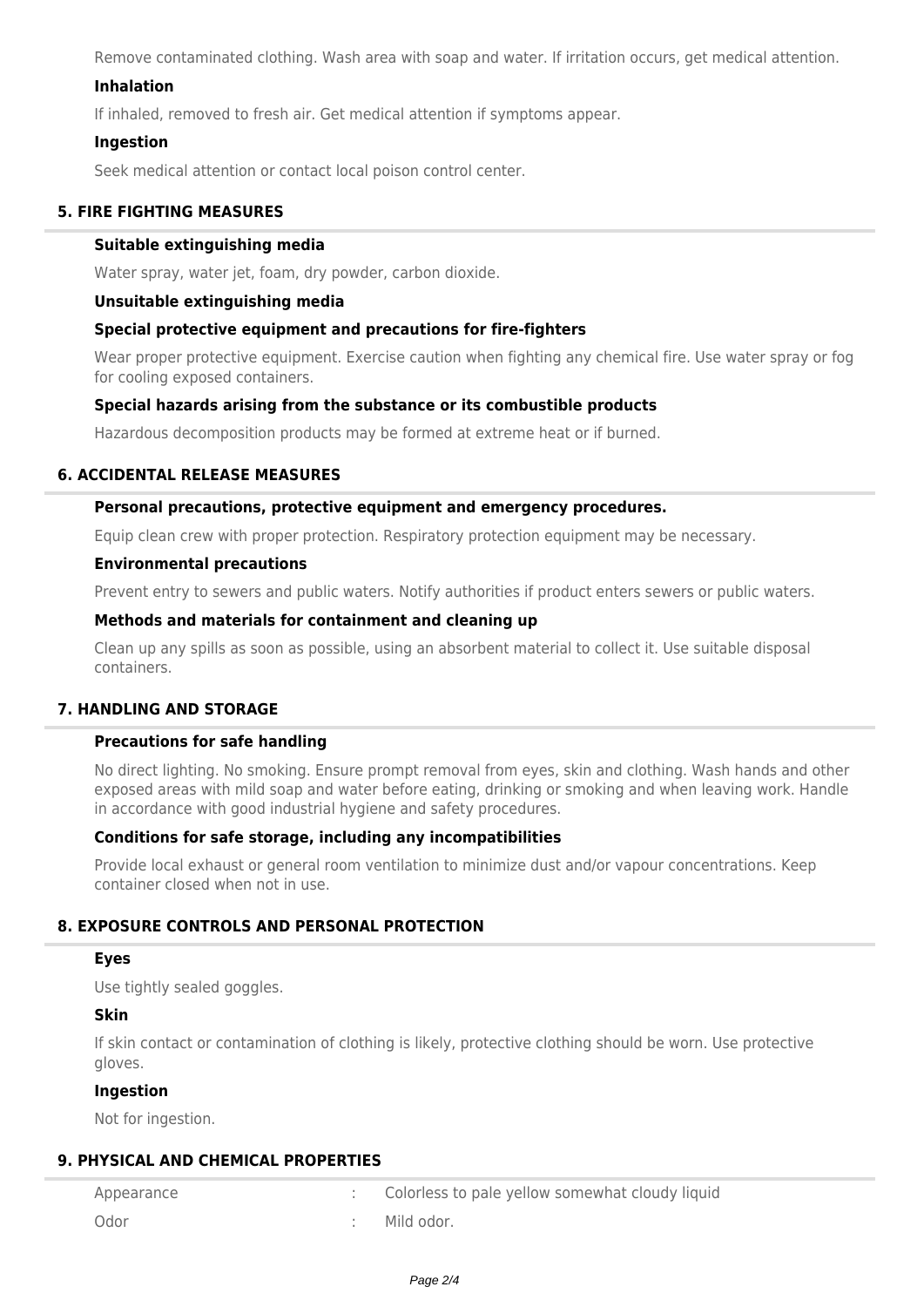| pH               | : $3.2 - 4.6$ @ 20 °C         |
|------------------|-------------------------------|
| Flash point      | $\therefore$ >100 °C          |
| Relative density | : $1.002 - 1.032$ @ 20 °C     |
| Solubility (ies) | Soluble in alcohol and water. |

## **10. STABILITY AND REACTIVITY**

## **Reactivity**

This material presents no significant reactivity hazard.

### **Chemical stability**

Chemically stable.

### **Possibility of hazardous reactions**

Hazardous polymerization will not occur.

# **Conditions to avoid**

Avoid sparks, flame and other heat sources.

### **Incompatible materials**

Strong oxidizing agents.

## **11. TOXICOLOGICAL INFORMATION**

## **Acute toxicity**

Not available.

### **Reproductive toxicity**

No adverse effects on reproduction are known.

#### **Skin contact**

Adverse skin effects should be prevented by normal care and personal hygiene.

## **Eye contact**

Possible irritation should be prevented by wearing safety glasses.

## **12. ECOLOGICAL INFORMATION**

### **Ecotoxicity**

Avoid any pollution of ground, surface or underground water.

#### **Persistence and degradability**

Not available.

## **Bio - accumulative potential**

Not available.

# **Mobility in soil**

Not available.

#### **Other adverse effects**

Not available.

# **13. DISPOSAL CONSIDERATION**

Dispose of product in accordance with local, state or provincial and federal regulations. Check with local municipal authority to ensure compliance.

## **14. TRANSPORT INFORMATION**

## **US DOT Shipping Description (Land)**